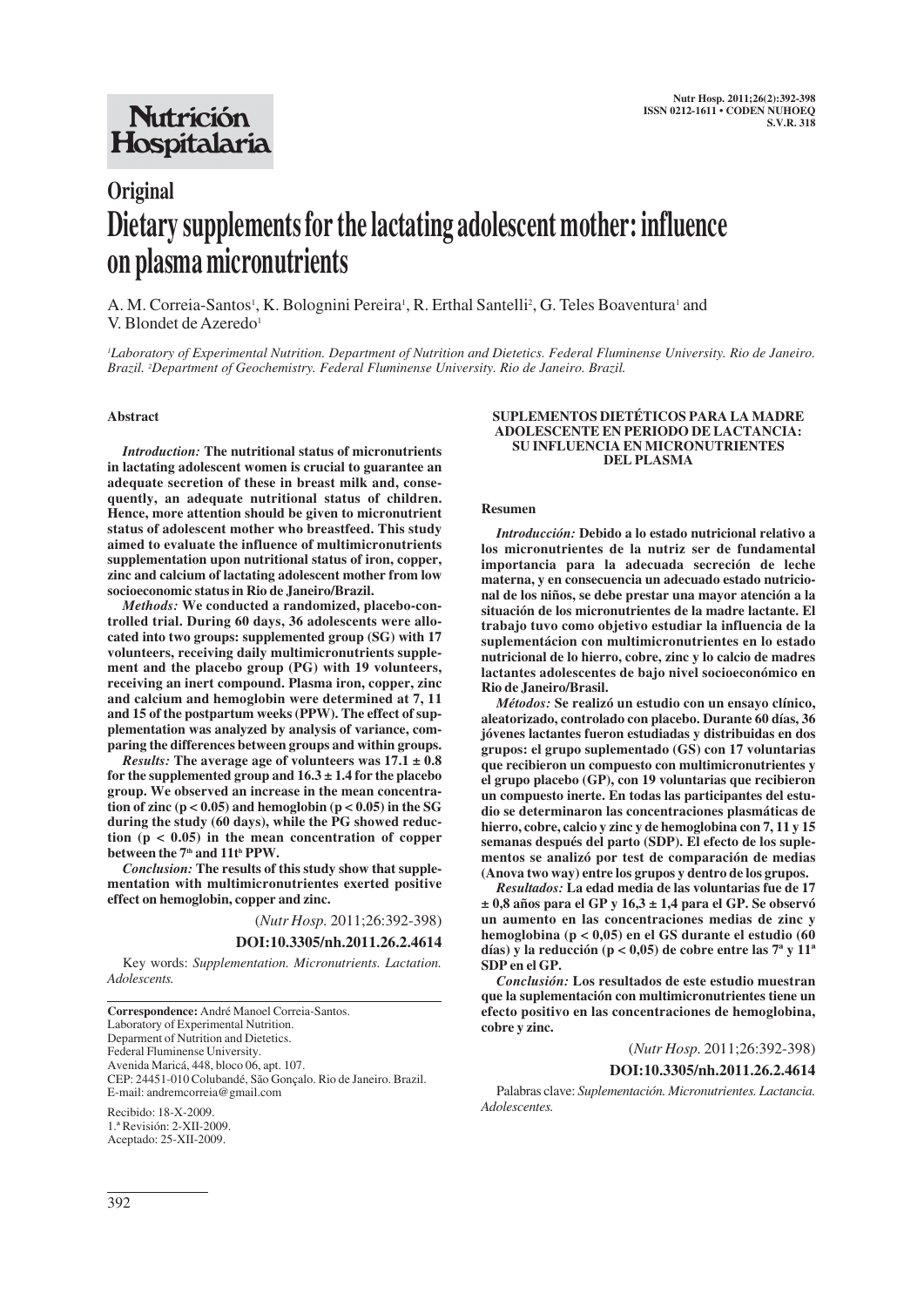## **Abbreviations**

BRP: Binding retinol protein. Ca: Calcium. Cu: Copper. Fe: Iron. ICP-OES: Inductively coupled plasma optical emission spectrometer. min: Minutes. PG: Placebo group. PPW: Postpartum week. RPM: Rotation per minute. SG: Supplemented group. UFF: Federal Fluminense University. UL: Tolerable upper intake levels. Zn: Zinc.

## **Introduction**

Gestation and lactation are anabolic processes controlled by hormones that distribute nutrients to highly specialized maternal tissues, such as placenta and mammary glands, and also transfer nutrients to fetal and neonatal development.<sup>1</sup> When gestation and lactation occur in adolescents, these requirements surpass the recommendations for this phase of life. Adolescents require nutrients for their own growth and physical development, which during the gestationalpuerperal cycle is added to requirements for fetal growth and lactation. Hence, nutritional status of the adolescent mother is a crucial factor to be observed when it comes to prevention of maternal and newborn health risks.<sup>2</sup> Little is known about the impact of lactation upon maternal nutritional status of adolescent. Maternal health assistance is concentrated in gestation and in Brazil or in other countries there is scarce information about nutritional status of adolescents during lactation.

Lactation also represents a period of life cycle characterized by increased nutrients requirements, which can be acquired exclusively or partially by the diet.3

Micronutrients deficiency is still an important public health concern in Brazil. Regional researches at different parts of the country have been efficacious in identifying groups more prone to micronutrients deficiency and that such deficiencies are not restricted to less privileged regions of the country or even related with poverty or adverse economical conditions.4

Much as micronutrient deficiency can occur isolated, however it is usual to find combined deficiency. Thus, more attention should be drawn to micronutrients nutritional status in maternal-childish group, taking into account interactions that happen in mineral metabolism.4

It becomes easy to conceive the importance of carrying out studies aiming at getting better knowledge of the factors that can affect the nutritional status of adolescents. In this way, we aimed to evaluate the benefits

from multimicronutrients supplementation upon nutritional status of lactating adolescents from low income.

To gain a better understanding of these problems, a food supplementation trial was performed employing a specific nutritional balanced supplement. This supplement provides about 100% the recommended daily intake of trace minerals. The product administered during the study is commercially available in Brazil.

## **Subjects and methods**

#### *Area studied*

The study was carried out with adolescent women living in Rio de Janeiro and Niterói and their surrounding area. Rio de Janeiro and Niterói are big towns, close to the sea, in the south-east of Brazil.

## *Study design and subjects*

The population under study comprised healthy adolescent mothers. The mothers had poor socioeconomic status. They were recruited at the maternity unit from Federal University of Rio de Janeiro in Rio de Janeiro and at Malu Sampaio policlinic of specialties of women health in Niterói. All of them were non-vegetarian, with normal weight gain during pregnancy and had uncomplicated pregnancies, labors and deliveries. None of the women experienced more than minor problems during pregnancy. This research project was approved by the Ethics committee in research from Federal Fluminense University (UFF).

The characteristics and aim of the study were explained in detail and all subjects interested gave informed consent. A total of 36 adolescent women were enrolled in the study. The subjects intended to breastfeed exclusively for at least 16 weeks.

The breastfeeding adolescent mothers were divided into two groups: Supplemented Group (SG) with lactating adolescent mothers given a multivitamin and multimineral supplement to their traditional diet  $(n = 17)$ ; and Placebo Group (PG) with lactating adolescent eating a typical Brazilian diet without supplements  $(n = 19)$ . Sample randomization of volunteers in the groups were in blocks, which is characterized by the formation of blocks with a fixed number of individuals, equal size, in which the treatments proposed are distributed and followed until the end of the experiment. Women in supplemented group were instructed to take a daily dietary without further dietary modifications. The nutritional supplement provided 18 mg of Iron (ferrous fumarate), 15 mg of zinc (zinc oxide), 2 mg of copper (cupric oxide) and 162 mg of calcium (calcium phosphate dibasic) and others minerals and vitamins. The composition of the supplement did not surpass tolerable upper intake levels (UL) according to Institute of Medicine<sup>5</sup> to lactating adolescents.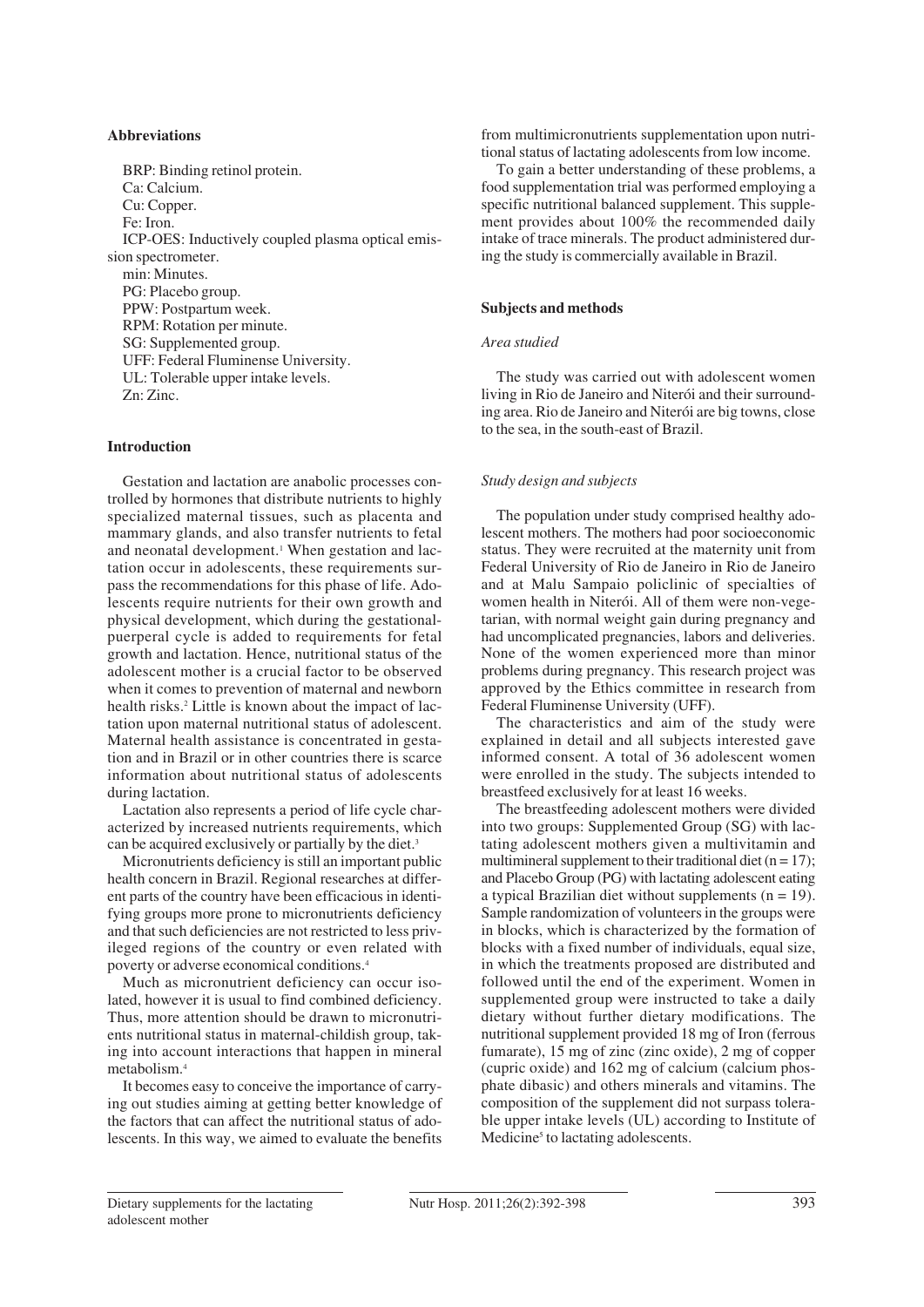#### *Sample collections and analyses*

Blood samples were collected at 7, 11 and 15 weeks of postpartum and were obtained in both groups. Morning fasting blood samples (10 mL) were obtained by venous puncture and transferred into tubes containing heparin as an anticoagulant. Disposable materials free of trace minerals were used during sample collection and processing. Aliquots of whole blood were used for determination of hematocrit and hemoglobin concentrations. Blood samples were centrifuged at 3500 rpm for 15 min for separation of plasma.

Hematocrit was determined by a conventional capillary technique. Blood hemoglobin was measured by the cyanomethemoglobin assay (Bioclin Kit, Belo Horizonte, Brazil).

All samples of plasma were analyzed for mineral content of zinc, copper, iron and calcium. Plasma was mineralized in a high-pressure closed container with microwave heating (MarsXpress-Cem Corporation). Assay of microelements was carried out in an inductively coupled plasma optical emission spectrometer (ICP OES) (Jobin Yvon-Ultima 2). Individual storage solutions containing  $1,000$  mg  $L<sup>1</sup>$  of Fe, Cu, Zn and Ca were used, after adequate dilution, in order to prepare analytic curves in the following concentrations: 0.1; 0.5; 1.0 and 2.5 mg  $L^{-1}$ .

#### *Anthropometric study*

Anthropometric data was collect in the morning. Weight was recorded on a stationary balance (Filizola®), accurate to within 100 g. Stature was evaluated, measuring the distance from vertex to the ground using a stadiometer, with barefooted adolescents in orthostatic position, with feet together and in respiratory apnea.

## *Statistical analysis*

Statistical analyses of data were carried out comparing means with a general analyses of variance (ANOVA).

| <b>Table I</b>                                  |  |  |  |  |  |  |
|-------------------------------------------------|--|--|--|--|--|--|
| Characteristics of the adolescente women in the |  |  |  |  |  |  |
| groups studied with 7 postpartum weeks          |  |  |  |  |  |  |

| Characteristic            | Supplemented group     | Placebo group               |  |  |
|---------------------------|------------------------|-----------------------------|--|--|
| No. of subjects           | 17                     | 19                          |  |  |
| Age(y)                    | $16.3 \pm 1.4$         | $17.1 \pm 0.8$              |  |  |
| Postmenarcheal period (y) | $4.4 \pm 1.8$          | $4.5 \pm 1.8$               |  |  |
| Body mass index $(kg/m2)$ | $23 \pm 3.8$           | $22.1 \pm 5.9$              |  |  |
| Hematocrit $(\%)$         | $38.5 \pm 4.0$         | $39.3 \pm 1.9$              |  |  |
| Blood hemoglobin $(g/dL)$ | $12.1 \pm 1.2$         | $12.9 \pm 1.4$              |  |  |
| Plasma iron (mmol/L)      | $9.9 \pm 4.1$          | $10.1 \pm 4.9$              |  |  |
| Plama zinc (µmol/L)       | $16.4 \pm 8.2$         | $11.7 \pm 7.7$              |  |  |
| Plasma copper (µmol/L)    | $15.4 \pm 3.8^{\circ}$ | $19.7 \pm 6.2$ <sup>b</sup> |  |  |
| Plasma calcium (mmol/L)   | $2.2 \pm 0.4$          | $2.1 \pm 0.2$               |  |  |

Values are presented as mean ± SD. Different superscript letters in the same row denote a significant difference between groups (*p* < 0,05).

This studied the effect of times (postpartum weeks 7, 11 e 15), groups (supplemented group and placebo group) and interactions, i.e., differences between groups in regard to the changes of means at the studied times. Within each group, a *t*-test was used, taking 7<sup>th</sup> postpartum week as the control value after verification by ANOVA that means of 7<sup>th</sup> postpartum week did not differ significantly. Differences were considered significant if  $p < 0.05$ .

## **Results**

Descriptive characteristics of the lactating adolescent women studied at 7 postpartum weeks (PPW) (baseline) are presented in table I. The two groups of adolescents were similar in all characteristics, except for plasma copper. Levels of plasma minerals for lactating adolescent mothers during the study are reported in table II.

**Table II**

*General biochemical characteristics of lactating adolescents throughout the experiment. At the 7<sup>th</sup> postpartum week, 11th postpartum week and 15th postpartum week*

| Indicators              | 7 Postpartum weeks          |                             |      | 11 Postpartum weeks        |                             |                  | 15 Postpartum weeks         |                        |                  |
|-------------------------|-----------------------------|-----------------------------|------|----------------------------|-----------------------------|------------------|-----------------------------|------------------------|------------------|
|                         | Supplemented<br>$(n = 17)$  | Placebo<br>$(n = 19)$       | p    | Supplemented<br>$(n = 12)$ | Placebo<br>$(n = 10)$       | $\boldsymbol{p}$ | Supplemented<br>$(n = 10)$  | Placebo<br>$(n = 10)$  | $\boldsymbol{p}$ |
| Hemoglobin $(g/dL)$     | $12.9 \pm 1.4^{\circ}$      | $12.1 \pm 1.2$              | ns   | $14.6 \pm 1.4^b$           | $11.2 \pm 2.9$              | 0.0018           | $15.1 \pm 2.5^{\circ}$      | $12.4 \pm 1.3$         | 0.0072           |
| Hematocrit $(\%)$       | $39.3 \pm 1.9$              | $38.5 \pm 4.0$              | ns   | $39.2 \pm 1.8$             | $39.8 \pm 1.1$              | ns               | $40.1 \pm 2.2$              | $38.3 \pm 4.2$         | ns               |
| Plasma Iron (mmol/L)    | $9.9 \pm 4.1$               | $10.1 \pm 4.9$              | ns   | $9.8 \pm 4.5$              | $10.3 \pm 5.0$              | ns               | $10.8 \pm 5.0$              | $12.2 \pm 4.1$         | ns               |
| Plasma Copper (µmol/L)  | $15.4 \pm 3.8$              | $19.7 \pm 6.2$ <sup>a</sup> | 0.01 | $15.6 \pm 4.3$             | $14.9 \pm 0.7$ <sup>b</sup> | ns               | $15.2 \pm 2.8$              | $15.1 \pm 5.3^{\circ}$ | ns               |
| Plasma Zinc (µmol/L)    | $16.4 \pm 8.2$ <sup>a</sup> | $11.7 \pm 7.7$              | ns   | $26.9 \pm 15.8^{\circ}$    | $13.1 \pm 5.3$              | 0.016            | $30.6 \pm 8.1$ <sup>b</sup> | $10.3 \pm 2.3$         | < 0.0001         |
| Plasma calcium (mmol/L) | $2.2 \pm 0.4$               | $2.1 \pm 0.2$               | ns   | $2.1 \pm 0.2$              | $2.4 \pm 0.2$               | 0.0022           | $2.3 \pm 0.4$               | $2.3 \pm 0.1$          | ns               |

Values are presented as mean ± SD. Different superscript letters in the same row denote a significant difference between postpartum weeks (analysis of variance, *P* < 0,05).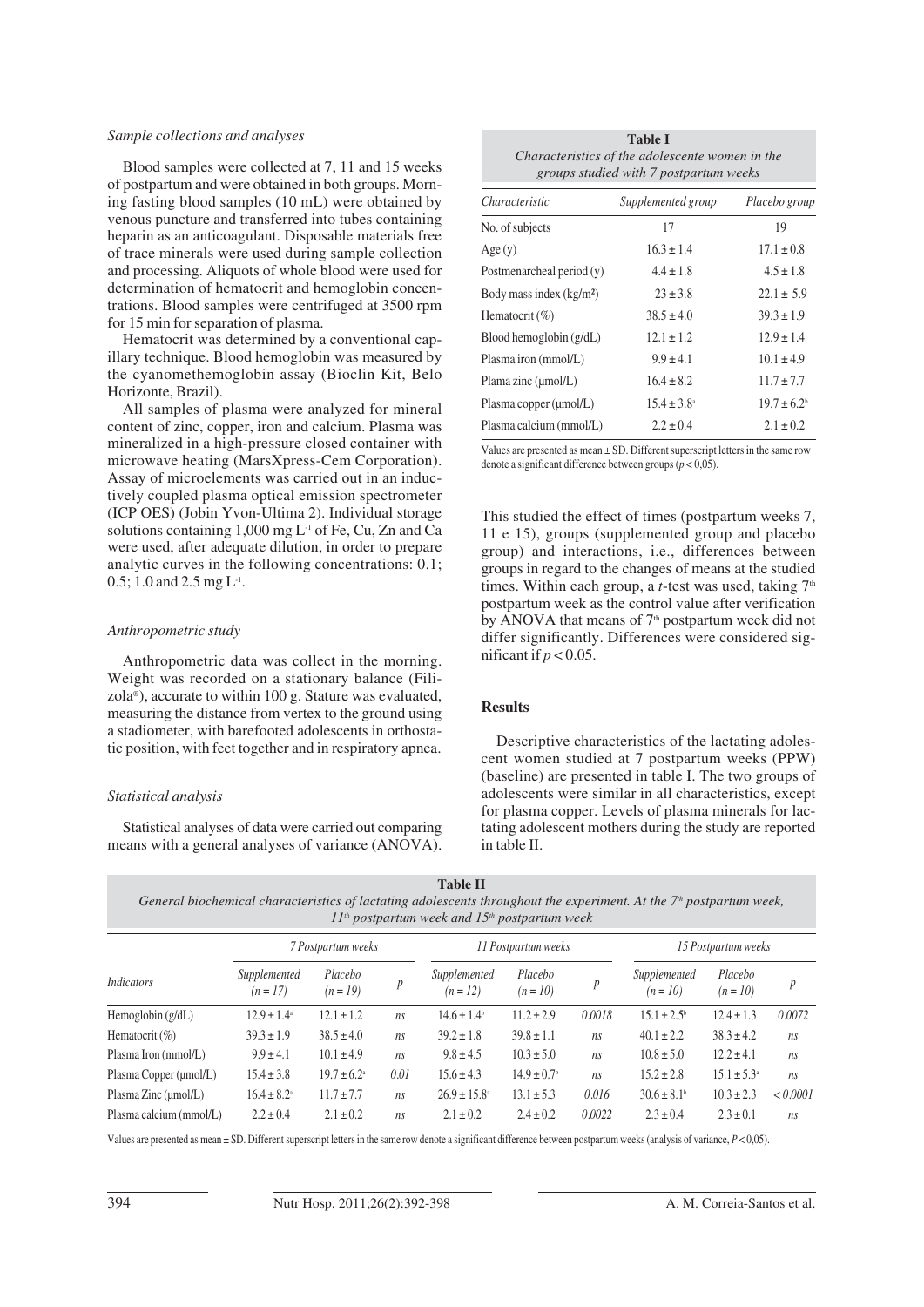#### *Indicators of iron nutritional status*

Although hemoglobin levels were adequate at  $7<sup>th</sup>$ PPW, around 20% of supplemented group and 37% of placebo group volunteers had anemia based on cutoff values established for hemoglobin  $(12 \text{ g}/dL)$ .<sup>6</sup> Concerning hematocrit, 36.8% of adolescents from placebo group presented values under the normal range (36%).6 However, none of the volunteers from the supplemented group presented abnormal values. At 11<sup>th</sup> PPW, mean concentration of hemoglobin was above the reference values in the supplemented group. Conversely, placebo group showed mean concentration bellow to the normal value and significantly smaller than the supplemented group ( $p = 0.0018$ ). As for hematocrit, mean values were within the normal range for both groups. Differently from observations at  $7<sup>th</sup>$  PPW, none of the volunteers from supplemented group were anemic at 11th PPW. In contrast, placebo group showed 20% of participants with anemia, without alterations in hematocrit. Evaluating these parameters at  $15<sup>th</sup>$  PPW, means of hemoglobin and hematocrit were within the normal range for both groups, but the average of hemoglobin was higher in the supplemented group  $(p = 0.0072)$ .

Mean concentrations of plasma iron, at 7<sup>th</sup> PPW, were according to the normal values  $(7.2 \text{ mmol/L})$ ,<sup>7</sup> being not different between the groups. However, frequencies of inadequacy were 35.3% and 21% for supplemented and placebo groups, respectively. At 11<sup>th</sup> PPW mean concentrations remained similar between the groups and above the reference value. It was observed reduction in the frequency of inadequacy in the supplemented group, which showed 16.7% of volunteers with values lower than the ideal  $(7.2 \text{ mmol/L})^7$ , whereas in placebo group this frequency increased to 30%. At 15<sup>th</sup> PPW mean from both groups were above the suitable value, with frequency of inadequacy of 20% in the supplemented group and 20% in the placebo group. As the study went by, means for both groups did not suffer modifications, maintaining the concentrations found at 7<sup>th</sup> PPW.

#### *Plasma minerals*

At 7<sup>th</sup> PPW, mean concentrations of plasma copper, for both groups, were above normal values  $(> 10$  $\mu$ mol/L).<sup>5</sup> On the other hand, placebo group presented higher concentration ( $p = 0.01$ ) when compared to the supplemented group. At this moment of the study, none of the volunteers presented inadequate concentration in the supplemented group, whereas 5.9% of placebo group showed concentration bellow to 10 μmol/L. At 11th PPW, means remained above the cutoff value and the difference observed at  $7<sup>th</sup>$  PPW disappeared and none of the volunteers from both groups presented copper concentration bellow to reference value. At 15<sup>th</sup> PPW, means were kept above the normal value, without differences between the groups. However, placebo

group almost doubled the frequency of copper inadequacy (10%) when compared to  $7<sup>th</sup>$  PPW, emphasizing that supplemented group remained without volunteers under the normal value. After means throughout the experiment were analyzed, we perceived that placebo group presented diminishing in its values between the  $7<sup>th</sup>$  PPW and the 15<sup>th</sup> PPW, whereas supplemented group did not show modifications during the study.

At baseline, 7<sup>th</sup> PPW, mean concentrations of zinc from both groups were above the cutoff value (9.2  $\mu$ mol/L),<sup>8</sup> being not different between them. Frequency of inadequacy observed during this week was 41.2% for the supplemented group and 47.4% for placebo group. At 11<sup>th</sup> PPW, means remained above the cutoff value, with the supplemented group showing values superior to placebo group ( $p = 0.016$ ). It was not found volunteer with low concentrations of zinc in the supplemented group. Nevertheless, in placebo group a frequency of inadequacy of 30% was observed. At  $15<sup>th</sup>$ PPW means from groups remained adequate and the supplemented group maintained superior concentration in comparison with placebo group ( $p < 0.0001$ ). In this week, only placebo group presented volunteers (40%) with plasma concentration of zinc bellow to cutoff values. Supplemented group had increase in the concentration of zinc ( $p = 0.022$ ) during the experiment, which was not found in placebo group.

At 7<sup>th</sup> PPW, the mean concentration of plasma calcium, in both groups, were adequate, within the normal range (between 2.2 and 2.5 mmol/L),<sup>9</sup> being 58.8% of volunteers of supplemented group with values below 2.2 mmol/L and 57.9% of placebo group with values bellow to this. Means were not different in this week. Plasma mean concentration of supplemented group at  $11<sup>th</sup>$  PPW was below the normal value ( $p = 0.0022$ ) and under the mean from placebo group. Consequently, supplemented group presented frequency of volunteers with inadequate concentrations (72.7%) superior to placebo group (20%). At  $15<sup>th</sup>$  PPW, means are adequate and did not differ between the groups. Only the supplemented group showed 40% of adolescents with calcium values below the cutoff. It was not verified modifications in calcium concentrations throughout the experiment.

## **Discussion**

Mean levels of hematocrit were adequate in the two groups and did not differ between them at the 3 specific postpartum weeks that were studied. Our results resembled values found by Azeredo & Trugo<sup>10</sup> (38.5%) and Maia11 (38%) in lactating adolescents from Rio de Janeiro and Meneses & Trugo<sup>12</sup> (38.4%) with lactating adults.

With relation to the effect of the supplementation of 18mg/day of iron upon the mean concentration of hematocrit, it was observed that both groups did not differ at the 3 specific evaluated postpartum weeks. These results show that in the first weeks after deliver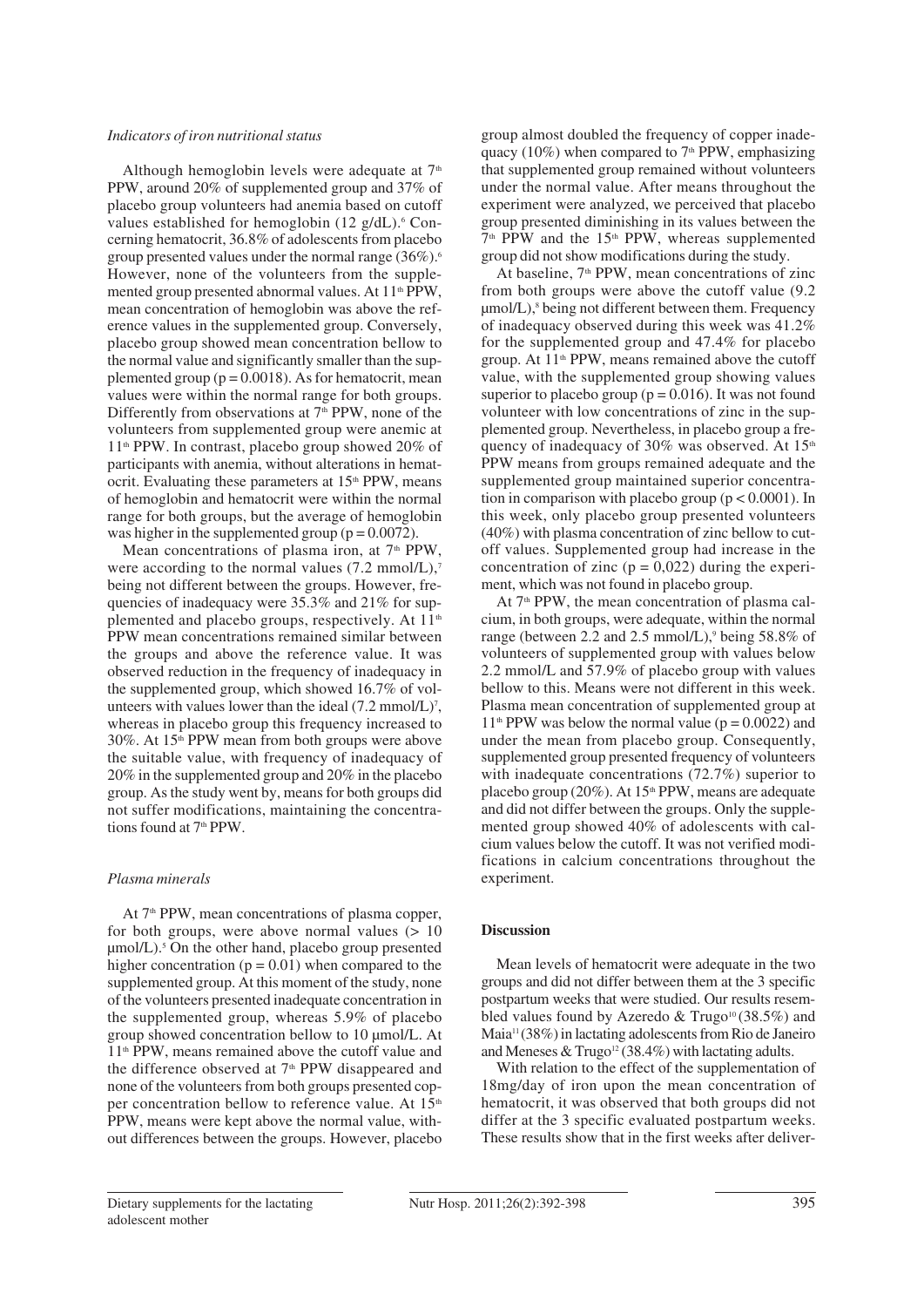ing the concentration of hematocrit seems to be influenced by gestational period. This can be explained by the fact that placebo group, which began the study with frequency of inadequacy of this indicator around 37%, finished the trial without inadequacy of this indicator of iron status. It can be suggested that a physiological recuperation happened once gestation implies an elevation of blood volume with resulting hemodilution of hematologic parameters.<sup>13</sup>

In the initial characterization of volunteers, around 7th PPW, the mean concentration of hemoglobin was above the normal in both groups. Similar values were reported by other researchers in the same period in lactating adolescents from Rio de Janeiro (11.9 g/d $L^{10}$  and 12  $g/dL^{11}$ ) and with lactating adults (12.2  $g/dL^{12}$  and 13.4 g/dL $^{14}$ ). At baseline, approximately 20% of supplemented group and 37% of placebo group had anemia. Azeredo et al.<sup>2</sup> studying lactating adolescents at the same period, found frequency of anemic volunteers (35%) similar to the observed in placebo group and superior to supplemented group.

As far as impact of iron supplement (18 mg/day) upon hemoglobin levels is concerned, it provoked significant rise in mean concentrations of hemoglobin at  $15<sup>th</sup>$  PPW ( $p < 0.05$ ) in the supplemented group, which was not observed in placebo group. Likewise, Bruner et al.15 reported similar results after supplementing 60 mg of elemental iron daily to non anemic and non lactating adolescents during 8 weeks. Supplemented girls showed higher values of hemoglobin, corroborating with present findings as placebo group presented increased frequency of anemic volunteers in the follow-up. Madhavan Nair et al.<sup>16</sup> observed that daily intake during 100 days of 12 mg of elemental iron in Indians women, average age of 22 years old, increased significantly hemoglobin levels. However, Gropper et al.17 who studied the supplementation of 50 mg of elemental iron in non lactating women, average age of 27 years old from Alabama, USA, did not found differences concerning plasma iron, hemoglobin and hematocrit before and after the trial. Hence, present findings show that supplementation of 18 mg of elemental iron is able to maintain serum concentration of hemoglobin within adequate values, avoiding anemia during this biological period when maternal requirements increase due to the addition of newborn's requirements. It can be concluded that with only 18 mg/day of supplemented iron we observed the same effect of 60 mg of Elemental iron upon hemoglobin levels rising.

Our findings reveal that mean plasma concentrations of iron were suitable in both groups during the whole experiment. Mean concentration of plasma iron was close to values found by Azeredo et al.<sup>2</sup> (9.8 μmol/L) and Al-Awadi & Srikumar<sup>18</sup> (11.6  $\mu$ mol/L) in nursing adolescents and adults, respectively.

Although supplemented group has shown rise in hemoglobin concentrations, plasma iron concentration remained unaltered. This occurred owing to the fact that the amount of iron in the supplement (18 mg) was sufficient only to provide erythrocytes synthesis by bone marrow, but not to keep augmented levels of iron.

Significant clinical copper deficiency is rare in humans, suggesting that usual dietary intake provides the daily recommended amount suitably.19,20 During lactation, child relies on maternal copper supply to reach adequate development.19 Maia et al.11 and Azeredo et al2 found mean copper values similar to our findings in nursing adolescents from Rio de Janeiro (18.7 μmol/L e 19.7 μmol/L, respectively) and also similar to Al-Awadi & Srikumer,<sup>18</sup> who found mean copper concentrations of 19.3 μmol/L in nursing adults from Kuwait. Although mean plasma copper concentrations were within normal range at the beginning of the study for both groups, placebo group presented nearly 6% of with copper concentration below the normal, similar to the frequency reported by Azeredo et al. $2$  in a study about nursing adolescents from Rio de Janeiro (8%).

At baseline, mean copper concentration of placebo group was higher than supplemented group, but this difference disappeared over the postpartum weeks. This elevated copper concentration, at the 7<sup>th</sup> PPW, can be explained by estrogen influence, a hormone found in high concentrations during gestation. Our volunteers might be under this effect due to the recent gestation period. Bedwal and Bahunga<sup>21</sup> reported that estrogen alters subcellular distribution of copper in liver and increases plasma copper levels through the induction of ceruloplasmin synthesis.

As for supplementation, Bügel et al.<sup>20</sup> observed that the supplementation with 3 mg of copper per Day during 28 days increased significantly serum copper concentration in studying non-lactating young women, between 21 and 28 years old from Denmark. In our study, supplementation of 2 mg of copper was capable of maintaining normal serum concentrations and avoiding inadequacy of this micronutrient in 100% of nursing adolescents at  $11<sup>th</sup>$  and  $15<sup>th</sup>$  PPW. On the other hand, in placebo group, there was a frequency of 10% of inadequacy for this mineral.

Zinc physiological role during rapid growth and development period emphasizes its importance during gestation and lactation periods. At postnatal period, zinc deficiency can affect growth and immune system development due to interaction with vitamin A, making the child more vulnerable, increasing morbimortality, given that zinc is required to hepatic synthesis and secretion of BRP (biding retinol protein), a protein responsible for vitamin A transport.4

Plasma zinc concentration is still considered an indicator to evaluate zinc status in populations, even though it represents only 0.1% of total body zinc.<sup>22</sup> The present study verified that nursing adolescents presented mean plasma zinc levels according to recommended values in the literature for this age and physiological period. Mean concentrations of placebo group was similar to other experiments with nursing adolescents  $(11.8 \text{ µmol/L})$ ,<sup>2,11</sup> whereas supplemented group presented values superior to these studies.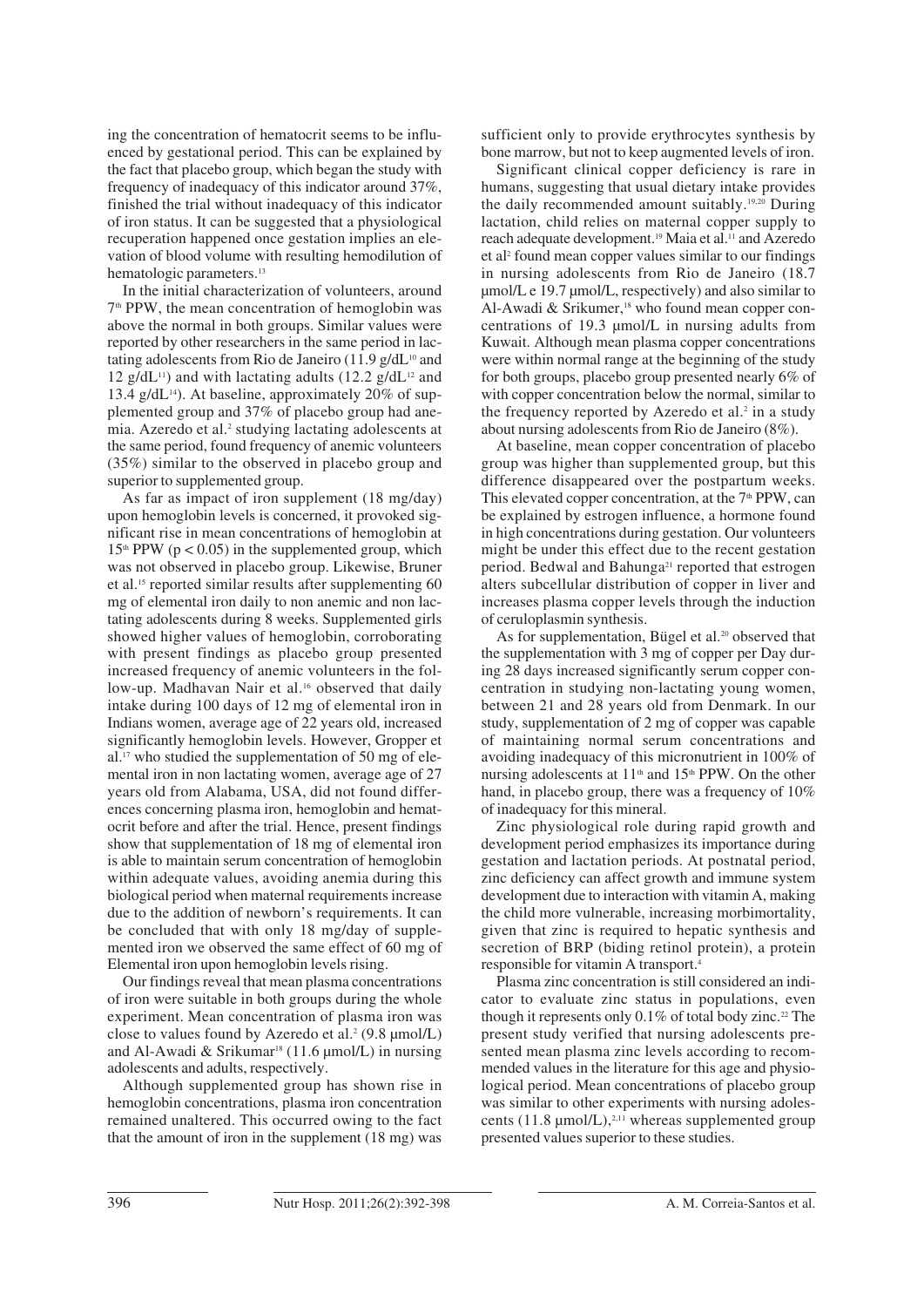At the beginning of the study mean zinc concentrations of supplemented and placebo groups were equal, but over the postpartum weeks a difference between them was observed. Supplemented group presented higher concentration than placebo group and this can be accounted for supplement (15 mg) effect. According to Brown et al., $23$  changes in zinc concentration can be used as a practical indicator that zinc supplement was given, consumed and absorbed successfully by population exposed to the intervention. This finding corroborates with a study of Clark et al., $24$  who supplemented non-lactating adolescents from Sheffield, United Kingdom, with 15 mg/day of zinc, the same amount of our study, and observed significant rise of 28.6% in mean zinc concentration after 6 weeks. Placebo group showed an elevation of only 0.5% in the English trial, whereas in our study placebo group presented progressive decrease of zinc concentration, but without statistical significance besides a rise of 60% in mean zinc concentrations of the group supplemented with 15mg/ day of zinc. It can be suggested that if our trial continued for 2 more months, it may be observed reduction of mean zinc concentrations in placebo group until inadequate values, indicating the positive effect of daily 15 mg zinc supplementation.

Other studies had results different from ours. Lopez de Romana et al.25 supplemented healthy non-lactating women between 35 and 40 years old from Chile with 20 mg/day of zinc during 2 months and did not observe effects of the supplement upon zinc concentrations. Moreover, Osendarp et al<sup>8</sup> studied the supplementation of 30 mg of zinc during 5 months in pregnant women and did not report any effect on plasma zinc concentration. Likewise, Donangelo et al.<sup>26</sup> provided 22 mg of zinc during 2.3 months and also did not observed positive effect of supplementation upon plasma zinc levels. Conflicting results observed are probably due to plasma zinc is homeostatically regulated<sup>25</sup> and each one of these studies was conducted at different stages of the reproductive cycle, where estrogen and prolactin can influence.

Lactation is a period of elevated demand of calcium owing to milk production. Physiological adaptations occur in the body during this period, ensuring an adequate transfer of calcium to mammary gland.<sup>27</sup> Those physiological adaptations include temporary loss of bone mass, elevation of calcium absorption and reduction of urinary excretion of calcium.<sup>28,29</sup> Low calcium intake can affect calcium homeostasis in lactation, increasing the efficiency of calcium absorption and renal conservation of this mineral.<sup>27</sup> Adolescence is a crucial period for bone mass acquirement and also of high demand of calcium, which can affect physiological adjustments during lactation. Total plasma calcium values in the present study, at  $7<sup>th</sup>$  PPW, were within the normal range only in the supplemented group, whereas in the placebo group mean was bellow, but not statistically different from supplemented group. These values were smaller than values referred by the literature for

nursing adolescents  $(2.5 \text{ mmol/L}^2)$  and resembled values from nursing adults between  $7<sup>th</sup>$  and  $8<sup>th</sup>$  PPW with low calcium intake  $(2.0 \text{ mmol/L}^{29})$ . Throughout the study mean concentrations of calcium did not differ from values cited in the literature. At  $11<sup>th</sup>$  PPW, placebo group presented a significantly higher mean than supplemented group and, therefore, smaller frequency of girls with abnormal plasma calcium concentration. However, this difference between the means was not found at  $15<sup>th</sup>$  PPW, where means were within the normal range. As our study did not aim to supplement calcium because the amount of calcium in the supplement was only 162 mg (12.4% of the daily recommended intake), it was not observed effect of the supplementation upon plasma calcium levels once values from both groups were similar at the end of the trial. However, it was perceived over the weeks studied that supplemented group presented an elevated frequency of volunteers with plasma calcium concentrations below the normal value and this can stem from interaction among nutrients (iron, zinc and copper). These divalent metal ions may compete for the same protein (dmt1) to be transported in enterocyte, indicating the need for increasing calcium concentration in the supplement or even to supplement calcium apart from other minerals, at different times.

## **Conclusion**

Multimicronutrients supplementation was effective for the complete recuperation of anemia and maintenance of adequate concentrations of zinc in 100% of lactating adolescents studied. In relation to plasma copper, supplementation was sufficient to prevent from deficiency in 100% of the group at the end of the trail. Nevertheless, mean concentrations were not different. It should be highlighted the fact that a negative influence of the supplementation upon plasma calcium was observed owing to interactions among nutrients and the supplement.

## **References**

- 1. Picciano MF. Pregnancy and lactation: physiological adjustments nutritional requirements and the role of dietary supplements. *The Journal of Nutrition* 2003; 133: 1997S-2002S.
- 2. Azeredo VB, Bezerra FF, Figueiredo R, Donangelo CM, Trugo NMF. Micronutrient of Brazilian lactating adolescents. *Advances in experimental Medicine and Biology* 2004; 554: 333-336.
- 3. Piccianno MF, McGuire MK. Use of dietary supplements by pregnant and lactating women in North America. *American Journal of Clinical Nutrition* 2009; 89 (Suppl.): 663S-667S.
- 4. Silva LSV, Thiapó AP, Souza GG, Saunders C, Ramalho A. Micronutrientes na gestação e lactação. *Revista Brasileira de Saúde Materno Infantil* 2007; 7 (3): 237-244.
- 5. IOM (Institute of Medicine). Dietary Reference Intakes for Vitamin A, Vitamin K, Arsenic, Boron, Chromium, Copper, Iodine, Iron, Manganese, Molybdenum, Nickel, Silicon, Vanadium, and Zinc. Washington: National Academy Press, 2000.